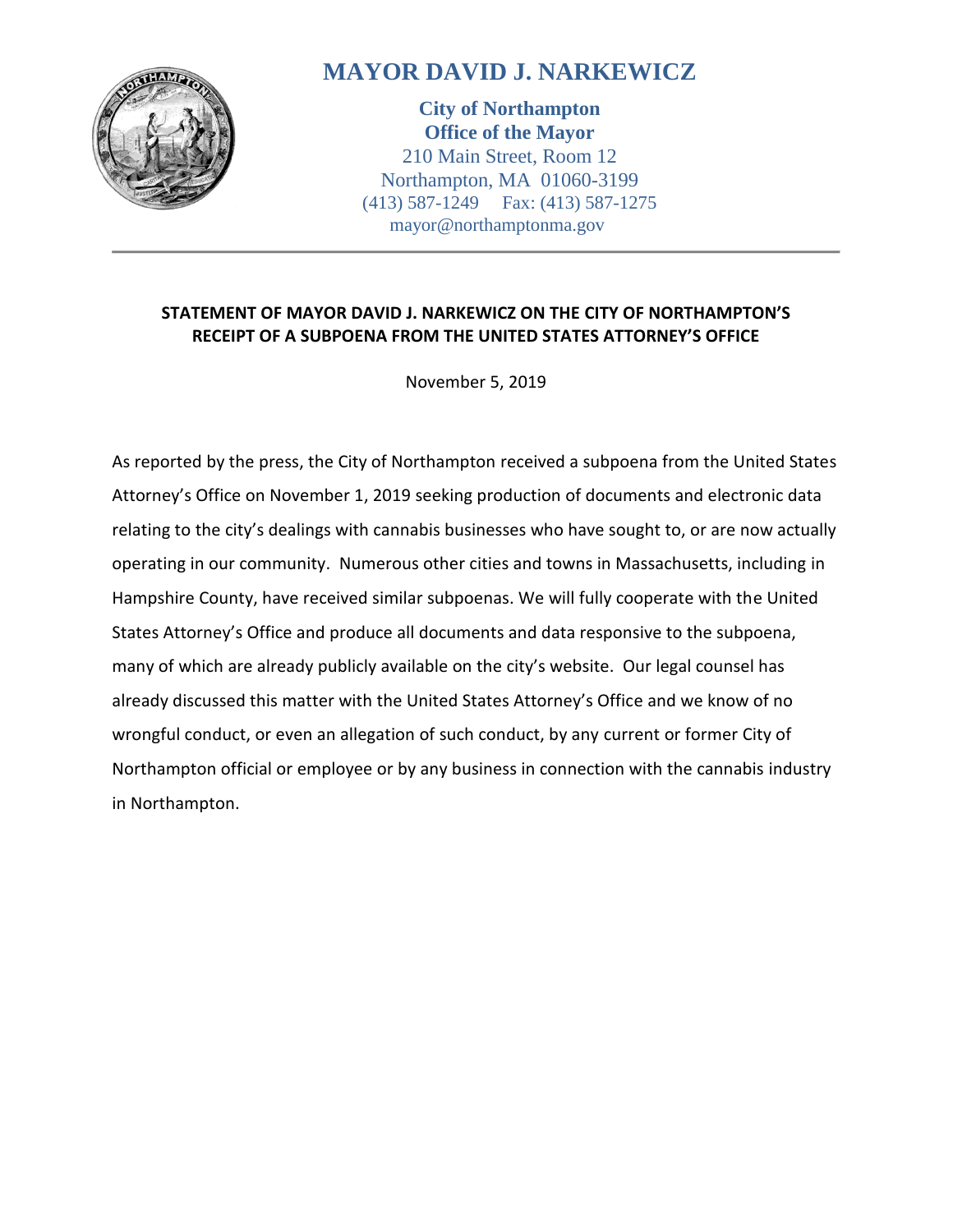## UNITED STATES DISTRICT COURT

for the

District of Massachusetts

#### SUBPOENA TO TESTIFY BEFORE A GRAND JURy

To: Town of Northampton, MA

YOU ARE COMMANDED to appear in this United States district court at the time, date, and place shown below to testify before the court's grand jury. When you arrive, you must remain at the court until the judge or a court officer allows you to leave.

|  | $ $ $_{\rm Place}$ : Grand Jury<br>John Joseph Moakley United States Courthouse<br>1 Courthouse Way, 9th Floor<br>Boston, MA 02210 | Date and Time:      |
|--|------------------------------------------------------------------------------------------------------------------------------------|---------------------|
|  |                                                                                                                                    | 11/14/2019 10:00 am |

You must also bring with you the following documents, electronically stored information, or objects *(blank ifnot applicable):*

\*\*See Attachment A

\*\*PLEASE SEE ATTACHED INSTRUCTIONS FOR PRODUCTION OF ELECTRONICALLY STORED RECORDS

\*\*\*In lieu of a personal appearance before the grand jury, you may provide the requested records to Assistant United States Attomey Mark Grady, United States Attorney's Office, U.S. Courthouse, 1 Courthouse Way, Suite 9200, Boston, MA 02210. Tel. #617-748-3100. Email: mark.grady@usdoj.gov



The name, address, e-mail, and telephone number of the United States attorney, or assistant United States attorney, who requests this subpoena, are: MARK GRADY Assistant United States Attorney United States Attorney's Office 1 Courthouse Way, Suite 9200 Boston, MA 02200 617-748-3100